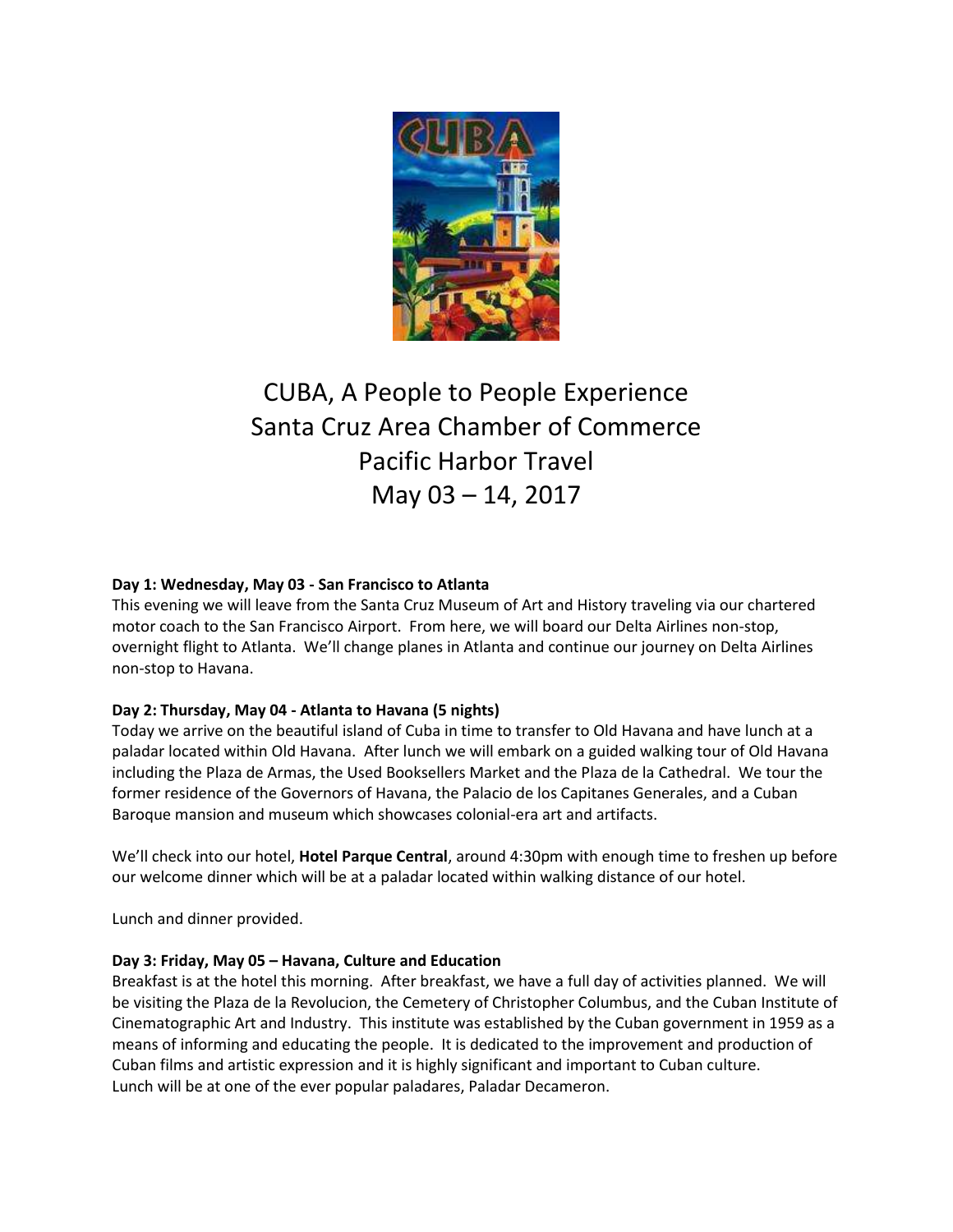This afternoon we will have the wonderful experience of visiting a local primary school (ages 5-12). You should plan to bring school supplies, or perhaps some children's clothing that can be left as gifts to the school. It is so rewarding to have this time to interact with the teachers and young people of the Cuban community.

We arrive back at our hotel, the Hotel Parque Central, in time to meet with a Cuban expert who will lead an open discussion on the current day tendencies of the Cuban economy and the recent changes announced by the Cuban government in terms of free enterprise. This is an open discussion so come with any questions you may have.

Dinner this evening will be at the paladar Casa Miglis, located in Centro Habana. We'll be entertained with live music so wear your dancing shoes and be prepared for some Salsa!

Breakfast, lunch and dinner provided.

#### **Day 4: Saturday, May 06 – Havana, Hemingway's Footsteps and Urban Agriculture**

We will have breakfast at the hotel this morning and then we are off on a half hour drive to Finca Vigia. There is a great historical and cultural significance between Cuba and the United States and there is no better way to explore part of this wonderful history than by visiting the mansion, and now national museum, of Ernest Hemingway, Finca Vigia. The mansion, where Hemingway lived from 1930 to 1960, preserves his 9,000 book library, personal effects such as guns and animal trophies, and his fishing boat, Pilar.

From this historical experience, we visit the communal District of Alamar on the outskirts of Havana. Alamar began as, and in large part still is, a social housing project during the 70's and 80's. Now hundreds of thousands of Cubans live in apartment blocks no higher than four stories in Soviet style prefab concrete buildings. We will stop in various areas of Alamar especially to see the "organoponico;" plots of land between buildings that are cultivated by local Cubans to grow vegetables, fruits and herbs. These cultivated products are sold inexpensively to the locals. This is suburban Havana at its best in terms of viewing up-front and personal how many modern day Cubans live on a daily basis. Few visitors to Cuba have the opportunity to visit this area and mingle with its inhabitants.

From here we visit Cojimar, the setting for *The Old Man and the Sea*. We will have time to stroll through this local fishing village before having lunch at paladar El Ajiaco in Cojimar.

After lunch we return to Havana. We'll have the opportunity to see the view point over the city from Morro Castle.

We end our day with a cigar rolling demonstration and rum tasting. Cubans refer to this as an extraordinary "marriage" of Cuban cigars, coffee and rum.

Dinner is on our own tonight. Take this opportunity to get out and explore the local cuisine and night life. There are an abundant amount of restaurants and clubs within walking distance of our hotel.

Breakfast and lunch provided.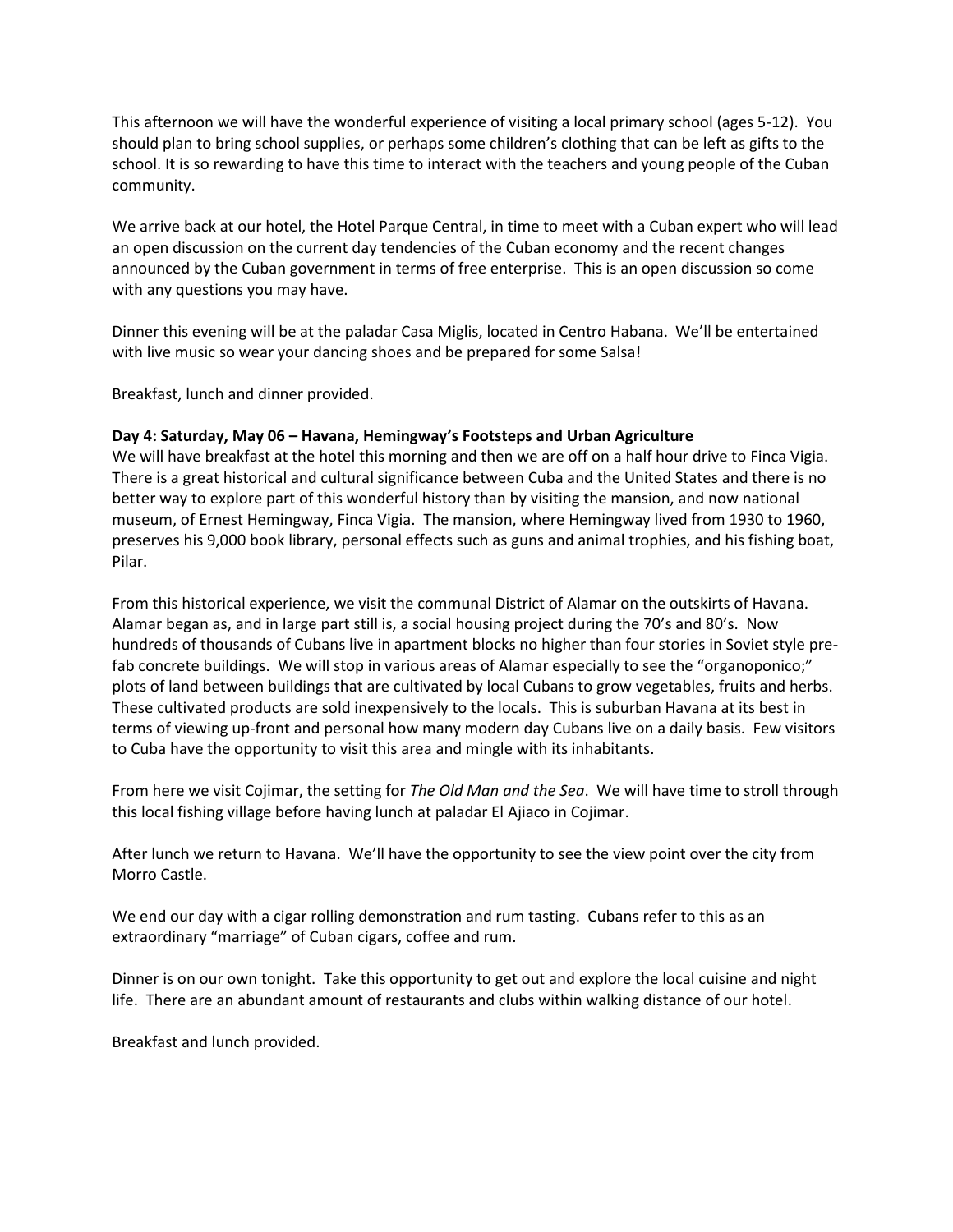## **Day 5: Sunday, May 07 – Havana to Las Terrazas and Fusterlandia**

After breakfast at the hotel, we are off on an hour and a half drive to Las Terrazas in Pinar del Rio Province, a "must see" in Cuba and known worldwide for its magnificent scenic beauty. We'll have a brief stop at the Clinica Las Terrazas to learn how medical services are handled in rural Cuba. After the clinic, we will visit Café Maria, the town's only coffee shop and heralded as the "best coffee in the country." From here we stop at the home and private studio of artist Lester Campa; subject to him being in residence at the time.

Lunch today is an authentic country meal prepared and served outdoors at a local farmhouse near Las Terrazas.

On our way back to Havana, we have the distinct pleasure of visiting "Fusterlandia," the home and surrounding neighborhood of "The Picasso of the Caribbean," Jose Fuster.

We'll have dinner this evening at a paladar in the Vedado section of Havana.

Breakfast, lunch and dinner provided.

#### **Day 6: Monday, May 08 – Havana – Art, Culture and Classic Cars**

Breakfast is again at the hotel and then put on your dancing shoes as we are off to a dance lesson! We'll be visiting Club Salseando Chevere in Old Havana. The club is a combination dance school, theater and nightclub and is recommended as one of the 10 best places for nightlife in Cuba. After our salsa and rumba lessons at the school, we'll be off to visit the Galleria La Lavanderia, a project of young Cuban artists. While here, we will have an opportunity to meet founder and famed artist, Rafael Perez. We then have a special visit arranged to Pro Danza, the school in which most, if not all, future Cuban ballet artists and performers are trained from an early age. Pro Danza is operated by the daughter of Alicia Alonzo, Cuba's most famous and endearing Prima Ballerina from an earlier time.

Lunch today will be at El Aljibe restaurant located in the very pretty Miramar district. El Aljibe serves the best chicken in Havana; it's all in the secret family preparation of the special marinade! CNN's Anthony Bourdain recently gave El Aljibe rave reviews.

There is a small but devoted group of artists that volunteer their time and skills to help establish a center for arts, music, dance and theater. This group is located in the vibrant barrio of Muraleando and we will be visiting here after lunch. The remainder of the afternoon is free.

Tonight we have a special treat. We'll be taking a one hour ride along the panoramic Malecon and through the Vedado section of Havana in the American classic cars that Havana is so well known for. At the end of our ride, we will be dropped off at a local paladar for our farewell to Havana dinner.

Breakfast, lunch and dinner provided.

## **Day 7: Tuesday, May 09 – Havana-Cienfuegos-Sancti Spiritus (2 nights)**

Right after breakfast, we'll board our bus to begin our four hour journey to Cienfuegos. We'll have time to explore the lovely main plaza of this French Colonial jewel and its historic Teatro Terry along with the Punta Gorda Peninsula.

We'll have lunch at paladar Villa Lagarto which overlooks the Bay of Cienfuegos.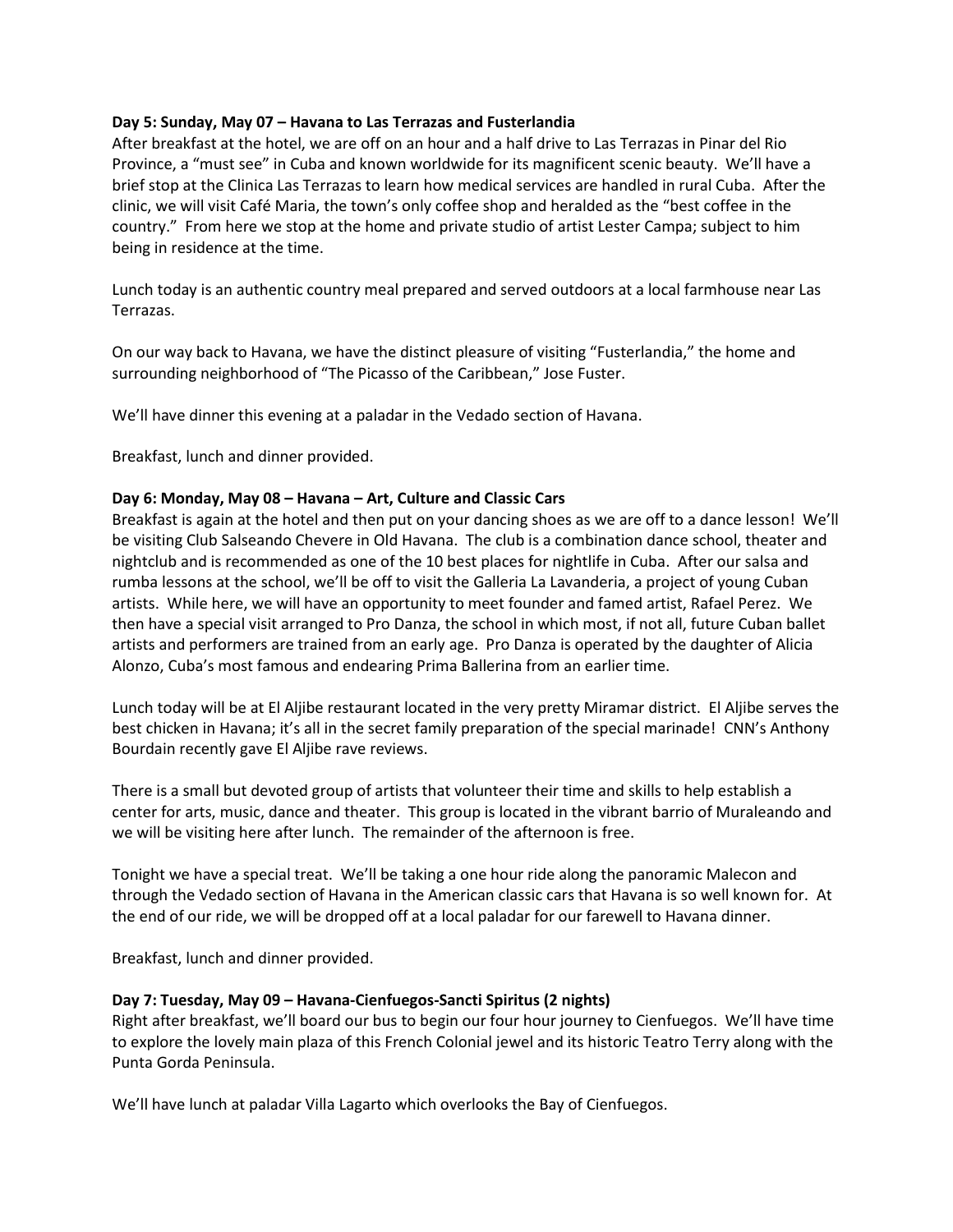After lunch, we will have a cultural experience with the community of Cienfuegos. Our experience will depend on what's happening that day. It may be the Choir or the Orchestra of Cienfuegos or perhaps a community cultural project. After our day in Cienfuegos, we have a one hour drive to Sancti Spiritus, a typical Cuban small town near Trinidad and one of the original seven cities founded in Cuba by the Spanish five centuries ago. We'll check into the **Hotel Plaza, Hotel del Rijo or the Don Florencio Hotel** for two nights.

We'll have dinner at a paladar (still to be determined which paladar) in Sancti Spiritus.

Breakfast, Lunch, Dinner

# **Day 8: Wednesday, May 10 – Sancti Spiritus-Trinidad**

We'll have breakfast at our hotel, then on the road to Trinidad (about half an hour away). Here we'll visit the Casa del Alfarero, a pottery house that was founded and has been managed by the Santander family for generations. We'll then stop at the Templo de Yemaya where a Santeria Practitioner, along with some of the religion's devotees, will explain the basic principles of Santeria.

We'll have our lunch today at a local restaurant in Trinidad after which we will visit the Architecture Museum of Trinidad. From here we will have the remainder of the afternoon at leisure to wander the cobblestone streets of Trinidad and visit its open air market and the local artisan's workshops. Or perhaps you may want to spend some time at a great local dance club called the Casa de la Trova where you can sit in on an open salsa and rumba review.

Dinner this evening will be at a paladar in Sancti Spiritus.

Breakfast, lunch and dinner provided.

## **Day 9: Thursday, May 11 – Sancti Spiritus-Santa Clara-Varadero (3 nights)**

Breakfast is at the hotel this morning. After breakfast we board our bus for a brief tour of Sancti Spiritus which will include a visit to a Cuban Rations Store where we will learn about food rationing in Cuba and the country's dual currency system. We then proceed for about an hour's drive to Santa Clara where we will enjoy a special visit to the Santa Clara Music and Performing Arts School with dance, theater and music performances by the students. Should this school not be available or in session, an equally enjoyable and interesting visit to another community project will be substituted. If time permits, we will also make a stop at the Che Guevarra Museum and Mausoleum.

We will have buffet lunch in the Los Caneyes Hotel in Santa Clara.

We are next off for a three hour drive to Varadero arriving late this afternoon. We should be checking into our hotel, the **Iberostar Varadero Hotel**, between 4:00pm and 4:30pm. The Iberostar is an allinclusive resort located on stunning Varadero beach.

The Iberostar is an all-inclusive resort; all meals and unlimited drinks are included. All water sports equipment with the exception of dive gear is also included.

Breakfast, lunch and dinner provided.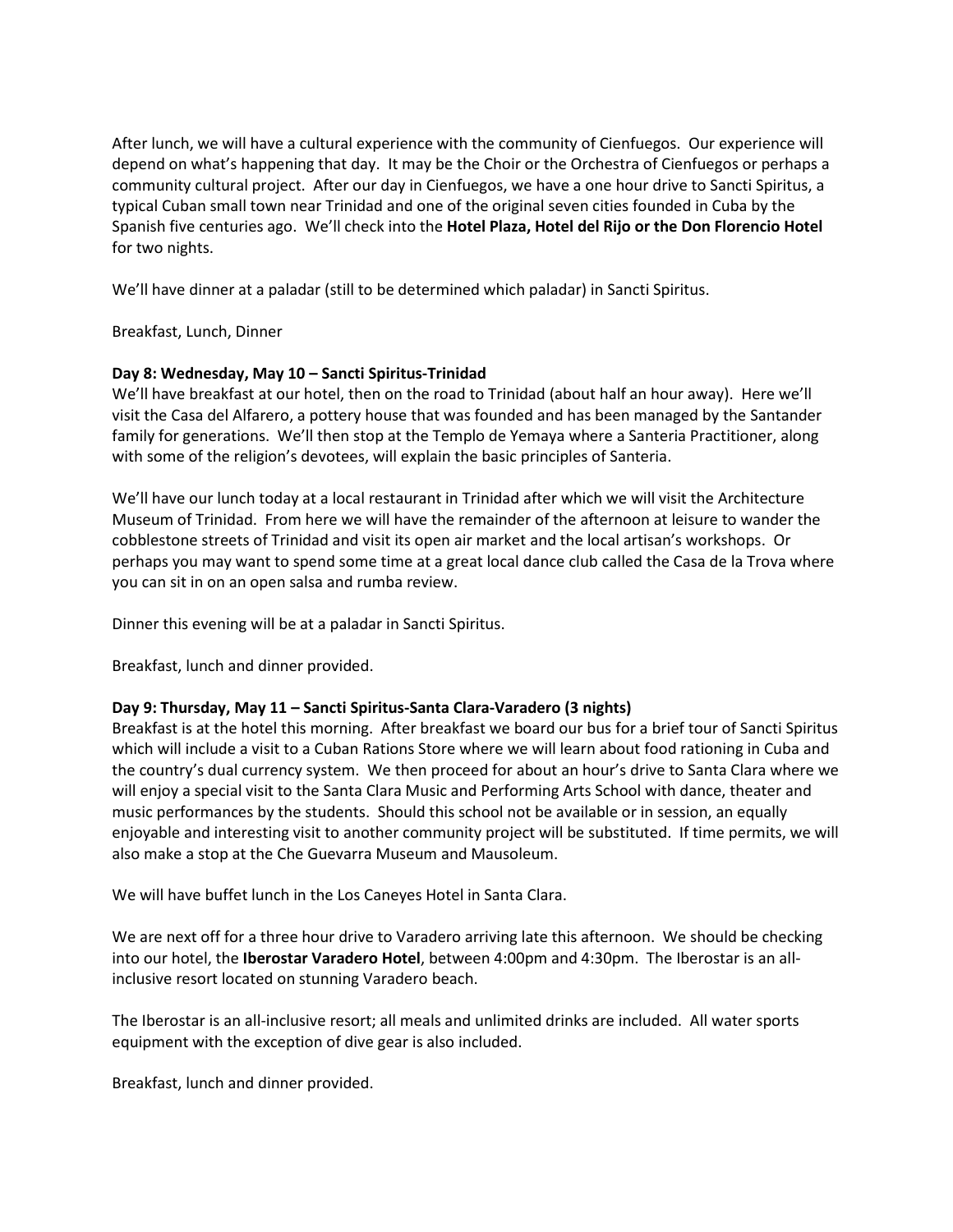# **Day 10 and 11: Friday, May 12 and Saturday, May 13 – Varadero**

These two days are for your relaxation or exploration. The town of Varadero is easy to get around and offers many leisure and cultural activities. There is also a hop on/hop off bus that leaves from the Iberostar. Or just have a day at the beach. Whatever you do, enjoy!

Breakfast, lunch and dinner are served at the resort and at your convenience.

## **Day 12: Sunday, May 14 – Varadero-Havana-Atlanta-San Francisco**

This morning have your breakfast and then board our bus for Jose Marti International Airport in Havana where we will check in for our flight back to Atlanta. In Atlanta we will go through passport control and customs and then connect to our non-stop flight to San Francisco via Delta Airlines. We will be met by our chartered coach in San Francisco and finish up at the Santa Cruz Museum of Art and History.

# **Package price of \$5497.00 per person based on double occupancy includes:**

- Roundtrip chartered coach from Santa Cruz to San Francisco and return at scheduled times.
- Roundtrip air San Francisco-Atlanta-Havana-Atlanta-San Francisco.
- Double/twin room accommodations at hotels mentioned in itinerary or equivalent.
- Meals per day as mentioned in itinerary.
- One drink of your choice (water, soda, beer, wine) with each included meal. NOTE: unlimited drinks and all meals are included at the resort in Varadero.
- A private, English speaking national guide throughout the tour.
- All transportation as noted in the itinerary by PRIVATE modern air-conditioned vehicles.
- All entrance fees to included tour sites.
- 2 bottles of water per day per person while onboard vehicles (except transfer days).
- Cuba visa fee of \$85.00 per person.
- Cuba departure tax of \$25.00 per person.
- Cuban travel insurance covering medical repatriation expenses only (required by the Cuban government).
- Authorization documentation allowing each passenger to clear US immigration/passport control upon returning to the United States provided by Vaya Sojourns, Inc. (USA Office of Foreign Assets Control: licensed Cuba Travel Service Provider).

## **Package price does not include:**

- Single supplement of \$1800.00.
- More than one drink at meals as mentioned in itinerary; additional drinks at your expense.
- Gratuities to local guide, bus driver, restaurant waiters, hotel maid service and hotel porters.
- Expenditures of a personal nature (laundry, telephone, internet fees, etc.).
- Anything else not mentioned in the "Included" above.

## **Important Reservation Information**

## Travel Protection Plan

Although our quotation does not include the cost of a Travel Protection Plan, we strongly encourage clients purchase this protection at the time of initial trip deposit. If passengers would like to purchase the Travel Insured International Travel Protection Plan, there will be an additional cost of \$353.00 per person payable with the deposit. If you are traveling as a single, the cost will be \$519.00.